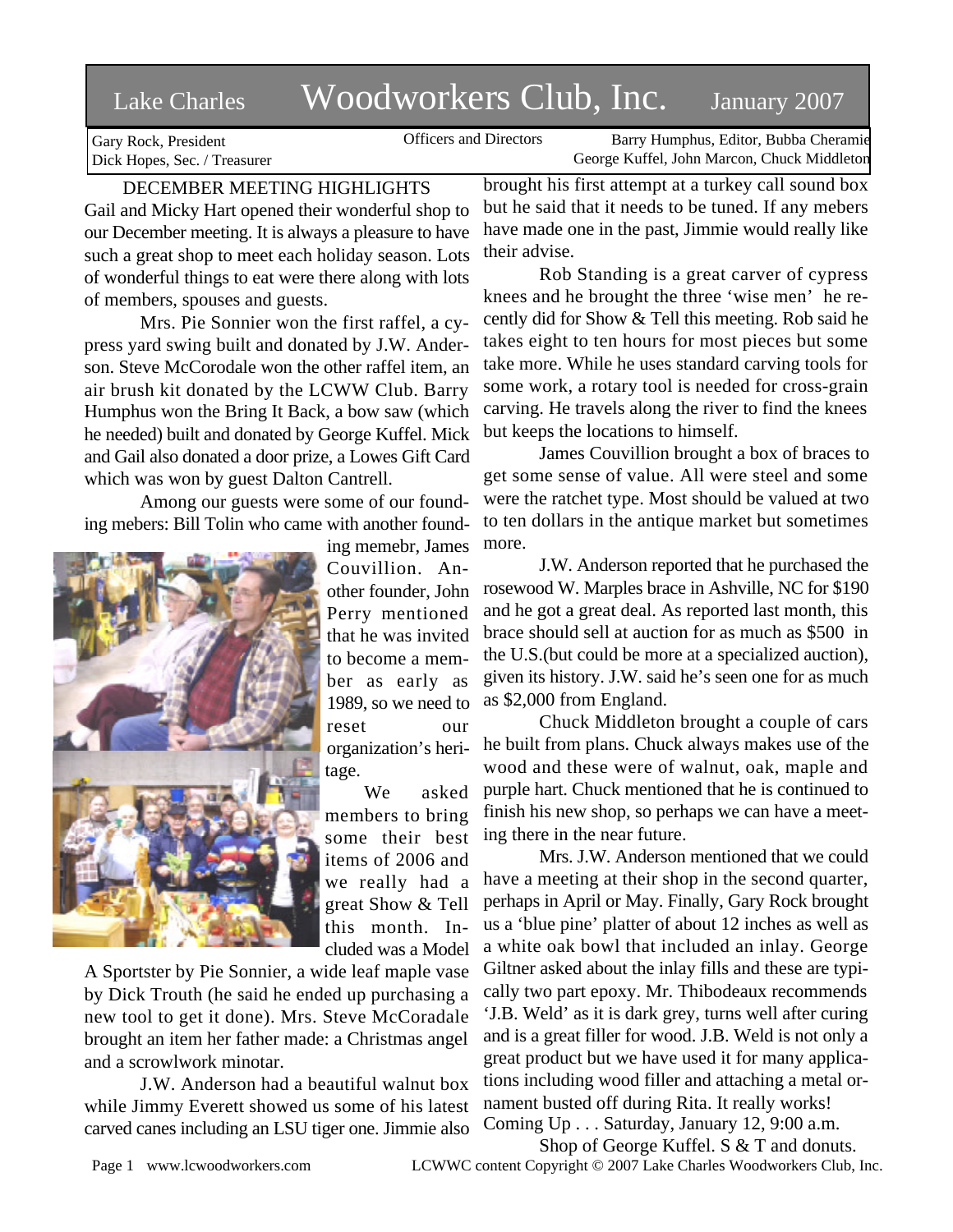| Beginning Balance 01/01/2006 |                         |          | 1,008.61 |
|------------------------------|-------------------------|----------|----------|
|                              | <b>Revenue</b>          |          |          |
|                              | Advertising             | 180.00   |          |
|                              | <b>Membership Dues</b>  | 800.00   |          |
|                              | <b>BBQ Tickets</b>      | 320.00   |          |
|                              | <b>Raffles</b>          | 152.00   |          |
|                              | <b>Total Revenue</b>    | 1,452.00 |          |
|                              | <b>Expenses</b>         |          |          |
|                              | Postage                 | 156.00   |          |
|                              | Printing                | 371.56   |          |
|                              | <b>Meeting Expenses</b> | 164.67   |          |
|                              | <b>BBQ Expenses</b>     | 680.92   |          |
|                              | <b>Toy Program</b>      | 269.82   |          |
|                              | Legal                   | 5.00     |          |
|                              | <b>Total Expenses</b>   | 1,647.97 |          |
| Ending Balance 12/31/2006    |                         |          | 812.64   |
|                              |                         |          |          |

## Financial Report Notes:

Dick Hopes reports that we may get back up to \$100 from PPG for the cleanup deposit. However, PPG has not cashed our checks nor returned them. Dick said that if we do receive back the cleanup deposit, it will be reflected in the 2007 Financial Report. Note also that a portion of the the dues reported reflect some 2007 dues. Any further information will be reported at the January meeting.

## WOOD TOXICITY

At minimum a dust mask and air cleaner should be on the list of required equipment for your shop, but continued research shows that some woods are more toxic than others.

Without question, sawdust can irriate a woodworker's respiratory system, but some woods can actually cause cancer in the nasal passages (willow is one). Other woods, such as cypress, paduck, rosewood, teak and walnut can cause serious reactions in some people.

A realitively new book, *Woodworker's Pocket Reference* by Charles R. Self (Fox Chapel Publishing, 800-457-9112, \$14.95 plus \$3.50 shipping) is the place to turn when you are wondering if the wood your are using can be toxic. The book also gives great advise on wood hardness, clamps, workbenches, saws and blades, tool sharpening, woodshop math and hardware

Wood toxicity is classified several ways: Irritants, Sensitizers and Unknowns. For example, some of the more toxic woods include (as mentioned above): willow (sensitizer, nasal cancer, great potency), sasafras (sensitizer, nausia and nasal cancer), great potency), eastern red cedar (sensitizer, resipatory eye and skin, common sensitivity), cocobolo (irritant, respiratory eye and skin, common sensitivity), etc.

An *irriatnt* causes an almost immediate reation each time the wood is used. If you have an immediate reaction, clean up and go back to the shop with at least a dust mask. After use, take a shower.

A *sensitizer* does not necessarily irriate but it can make you more likely to be affected by a wood classed as an irriant. If you are exposed to a sensitizer, you are more likely to have a more serious reaction to the irritant. Again, clean up and take a shower before going back into the shop and wear at least a dust mask. Take a shower after use just to be sure.

If you work with a wood that is both an irriant and a sensitizer plus can cause serious nasal problems, you should always wear at least a dusk mast when working the wood (using an air filter system is also a must), always wash the clothes you were wearing before using them again and always take a shower after working with these woods.

We know this is alot of showers (we want to be sure you smell nice when you come to LCWW meetinsg!), but at the end of the day, what ever wood you are using, whether it is toxic or not, you should put your clothes in the hamper to be washed and take a shower.

Dick Trouth mentioned recently that walnut shavings can kill horses if used as a bedding. Walnut is a sensitizer for eye and skin both for the shavings, leaves and bark. John Perry has mentioned at previous meetings that cypress dust, with long tern exposure can cause sensitivity and respiratory distress. In fact before John retired from full-time cabinet making, he had developed a sensitivity to cypress dust. He purchased the best protection then available, a powered dust mask system. While these have been very expensive in the past, they are pretty reasonable these days. For example, Garret Wade (www.garrettwade.com) has an excellent unit for under \$80 that is powered by 4 "AA" batteries. It comes with two dust and one solvent filter set. *Barry Humphus.*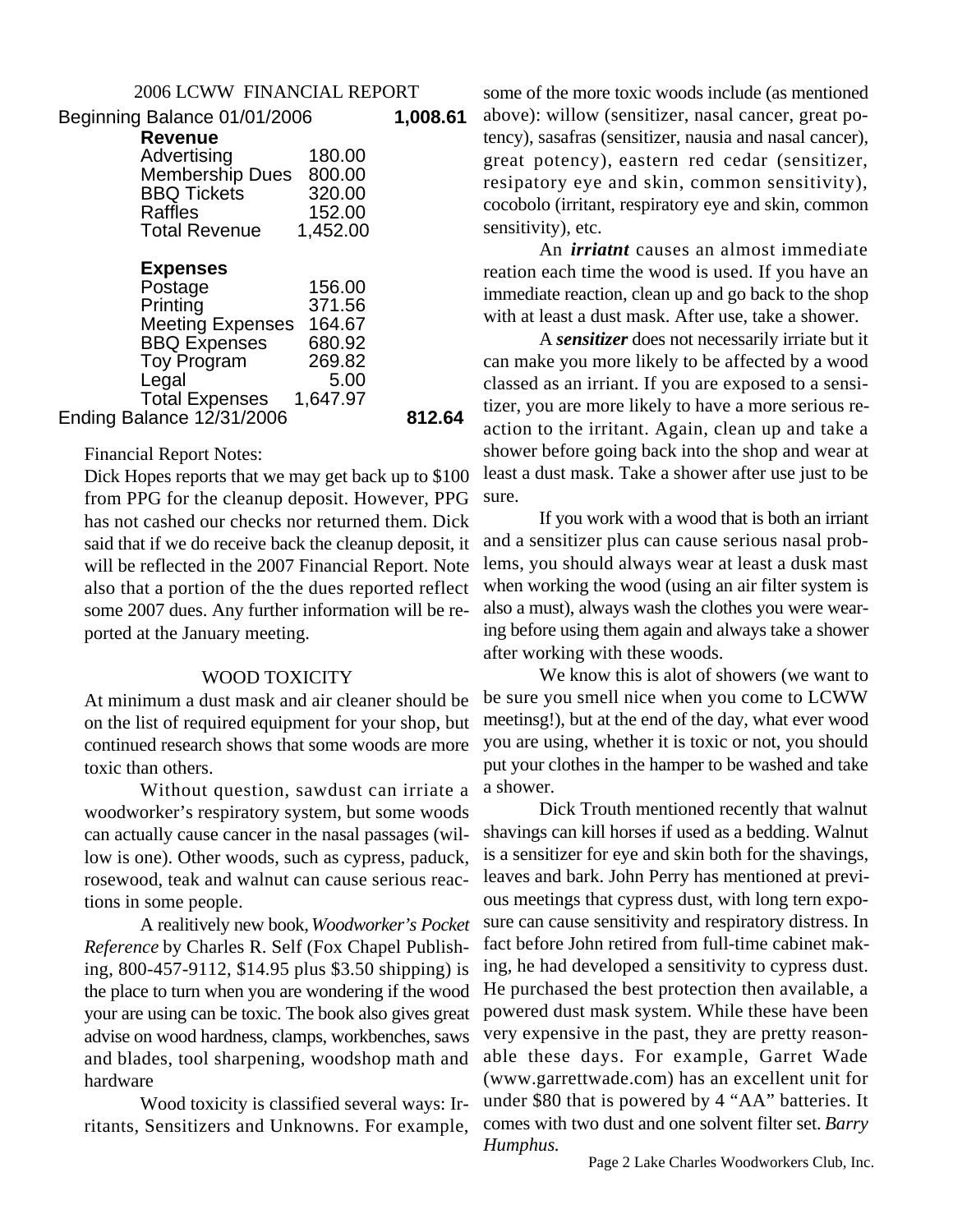#### FROM THE PRESIDENT

I hope that everyone had a great set of holidays and Santa brought all the wood working tools that you picked out in the Big Boy Toy Catalogs. With that said I hope that you read the instruction manuals that come with the equipment, for your safety sake. For no one would like to make a trip to the emergency room for stitches or worse when they are in the middle of a project. Remember always, "Safety First," then on with the work.

If you haven't paid your dues for the year of 2007, they are due now. We would hate to lose a fellow member because they haven't paid their dues.

This month's meeting is at George Kuffel's shop and I want to thank him and his lovely wife Nancy for hosting our monthly meeting. Dick Trouth is continuing his series on "Wood Working Joints," along with Show and Tell. Pie Sonnier will have his Bring Back Item at our monthly meeting this month and Barry Humphus will have his at our Feburary meeting.

Our annual Toy Program was a great hit with the Women's Shelter. Ann Pallock couldn't attend our December meeting because she was out of town. Donna Green was stepped in for her at our meeting and when she left we loaded her up with over 200 cars and pull toys made by our members. Dick Trouth, Pie Sonnier and J.W. Anderson are the main workers behind the scene, for I had former projects ahead of me to do, so I couldn't be all that much help to them. I want to say THANK YOU for all your hard work. The painting is just about done so we will have another load for the Women's Shelter. And incased you missed it, you now have TV celebrities in the club membership, Dick Trouth, Pie Sonnier, J.W. Anderson, Barry Humphus and myself.

Also before I forget, I want to thank J.W. Anderson for donating the Cypress swing that he made for our December meeting raffle drawing. While I'm at it, I want to thank Mickey and Gail Hart for the use of their shop for our Christmas and December"meeting. Thank you both for a wonderful meeting.

With the holidays behind us, keep your mind on the "Job at hand and dong the job Safely."

#### SELECTING QUALITY LUMBER

When sorting lumber at a yard read the boards to steer clear of major defects or badly warped, bowed, or twisted boards. Avoid using presurfaced lumber from a home center. Not only does it cost more, but you're bound by the thicknesses that are commonly available in surfaced stock. And there is no guarantee that surfaced material is truly flat or straight. In rough form, lumber is available in 1/4 in. increments, and referred to as fractions of an inch. For example 1-1/2-in. thick lumber is called 6/4 (pronounced

Page 3 Lake Charles Woodworkers Club, Inc.

"six-quarter").

Terms such as "flatsawn" and "quartersawn" lumber refer to how a piece of lumber was oriented in the rough log. A flatsawn board reveals long ring sections that are parallel to the pith of the log. Flatsawn boards are subject to the most seasonal movement. Quartersawn boards are cut parallel to the pith, with the annual growth rings running perpendicular to the surface. These boards will experience far less seasonal movement and will be less likely to cup.

It's a good idea to let your newly acquired rough lumber acclimate in your shop for at least a few days before you start cutting. Keep in mind that due to the internal stresses in rough lumber, when you cut the board into pieces or remove material from the outside, the balance of forces can be disrupted, causing the board to crook, twist, bow, or cup. Cut the boards roughly oversize and wait for the stresses to work themselves out.

If it can be done, it is even better to aclimate the lumber to the place where it will be used (such as your home). For example, I picked up several  $5/4$ "x10"x9" peices from a stickered stack that had air dried for over a year. Instead of putting it in my shop, I put it in the room where the furniture it was destined for. Within a week, one of the boards had cupped so badley, it could not be used for the project.

Start by crosscutting the stock by 1/2 in. to 1 in. over in length. Next get the material roughed out to width. Finally, use a bandsaw or surface planner to rough the board to thickness. (A bandsaw is much safer than using a tablesaw for this ripcut.) Finally, stack the rough-cut pieces between 3/4-in. thick strips of scrapwood and wait. This process, known as "stickering," allows air to circulate around all sides of the lumber freely.

Work the faces, then the edges, and finally the ends ("FEE"). This order is exactly the opposite of the rough milling process. Start at the jointer and flatten one face of the board. Then run the board through the planer with the jointed face down to create a parallel, flat opposing face. After the faces are flat and parallel, work on the edges. Back at the jointer, run the board on edge until it is square to the face. The last edge is cut parallel to the jointed edge on the tablesaw. Finally, crosscut the ends to length. If the board won't get put to use immediately, keep it stickered so it retains its four-square shape.

#### DUES TIME

It's that time of year again and it's so inexpensive. The LCWW needs your support to continue to bring you hands on education about woodworking. Please send your \$20 check to Dick Hopes, 1139 Green Road, Lake Charles, LA 70611 for a full year of this newsletter and more.